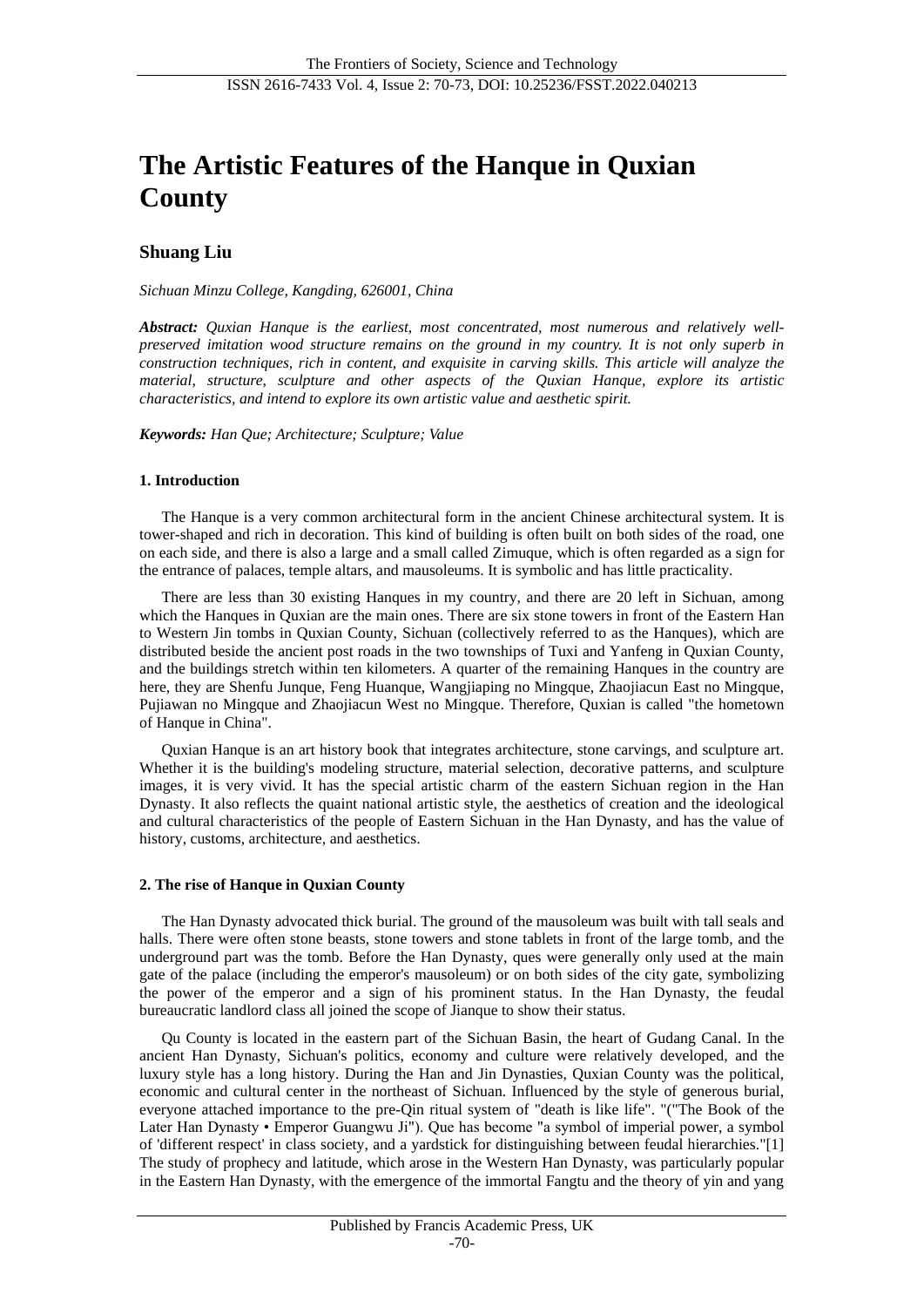and the five elements etc. phenomenon. At a time when the theory of "induction between heaven and man" and the superstition of prophecy are popular, people believe that there are three worlds in the world, heaven, earth and hell, and that people can ascend to heaven and become immortals after death. Que is the symbol of the entrance of Shinto from the human world to the heaven, and thus also became the carrier of the thought of gods and ghosts in the society of the Han Dynasty. Almost all of the Eastern Han tombs followed the basic layout pattern of "que - stone beast - (stone man) - stone tablet - (ancestral hall) - mausoleum". [2] The Shique is located at the front end of the group building and is an integral part of it. Therefore, Hanque was built on a large scale during this period.

## **3. The choice of Hanque material**

The construction of the Hanque is very particular about materials. Feng Huanque, Shenfu Junque and Pujiawan Wumingque are the representatives of Hanques in Quxian, Sichuan, all of them are Shiques.

Since the Warring States Period, Chinese buildings have begun to use stone materials, such as building stone steps, stone foundations, etc. By the Eastern Han Dynasty, there have been buildings all made of stone materials, such as stone temples, stone tombs and stone towers, etc. Therefore, the skills of building stone materials have improved rapidly . Most of the Quxian Hanques are made of local materials, using natural materials and building with the common local blue sandstone. This not only saves resources, but also achieves harmony with the surrounding environment and achieves the artistic effect of harmony between man and nature. The turquoise stone is delicate in material and high in hardness. After polishing, it appears light gray-blue or gray-white, which is conducive to the matching of the shape of the queer body and the colors of various patterns and decorations.

The materials of the six seven ques in Quxian are ordinary blue sandstone, and all parts are assembled under the condition of no bonding. For example, Feng Huanque is a whole made up of five parts, such as the base of the tower, the body of the tower, and the three-story large stone in the building. After thousands of years of wind and rain, most of these Hanques are relatively intact and stand erect, which shows the maturity of their stone-building techniques.

For the imitation wood structure of the Hanque building in Quxian County, the main consideration is the softness, texture, color and texture of the wood. The exquisite use of wood and stone materials in the architecture of Hanque in Quxian County is simple and gorgeous, which clearly reflects the aesthetic idea of advocating nature and "harmony between man and nature" in the Han Dynasty.

## **4. The structure of the Hanque in Quxian County**

The structure of the Hanque can be divided into two types: imitation wood configuration and earthrock type. Built in the late Eastern Han Dynasty, the tomb of Gaoyi in Ya'an, Sichuan is the representative of the imitation wood structure. Quxian Hanque is a two-body stone imitation wood structure, with the east and west towers standing symmetrically.

The overall structure of the Que County Hanque is composed of four parts: the base, the body, the building, and the top. [3] The bases of Feng Huanque, Shenfu Junque and Pujiawan Unnamed Tower in Quxian are made of platform foundation stone, and the single stone is used for side-footing (only Puque is not side-footing), and the building stone is the third Layer, top cover with three layers of ridge decoration. The characteristic of this type of Hanque is that the bucket arch is immediately above the eaves, and the location and function of the bucket arch is to bear the weight of the eaves paid from the upper part, and directly or indirectly transfer the force to the pillars. The bucket arch is beautiful in form and is an important component of traditional Chinese architectural modeling.

Architectural components such as bucket arches, eaves, and tiledangs have been used in the Hanque buildings in Quxian County. These building components had already become stereotyped in the Han Dynasty at that time, and were widely used in buildings, which was the basis for the further development and development of ancient Chinese wood and stone structures. Perfection laid the foundation. In the Han Dynasty, the roof forms of the Hall, Xieshan, Xuanshan and Zanjian already existed, and the architectural form of the Hall with double eaves appeared. The Hanque buildings in Quxian also have eaves. For example, the Junque in Shenfu is in the style of a palace, but a layer of inclined planes is picked out from under the eaves, so that the eaves can be stretched longer and the position of the eaves can be significantly improved. On the roof of Feng Huanque Hall, there are tile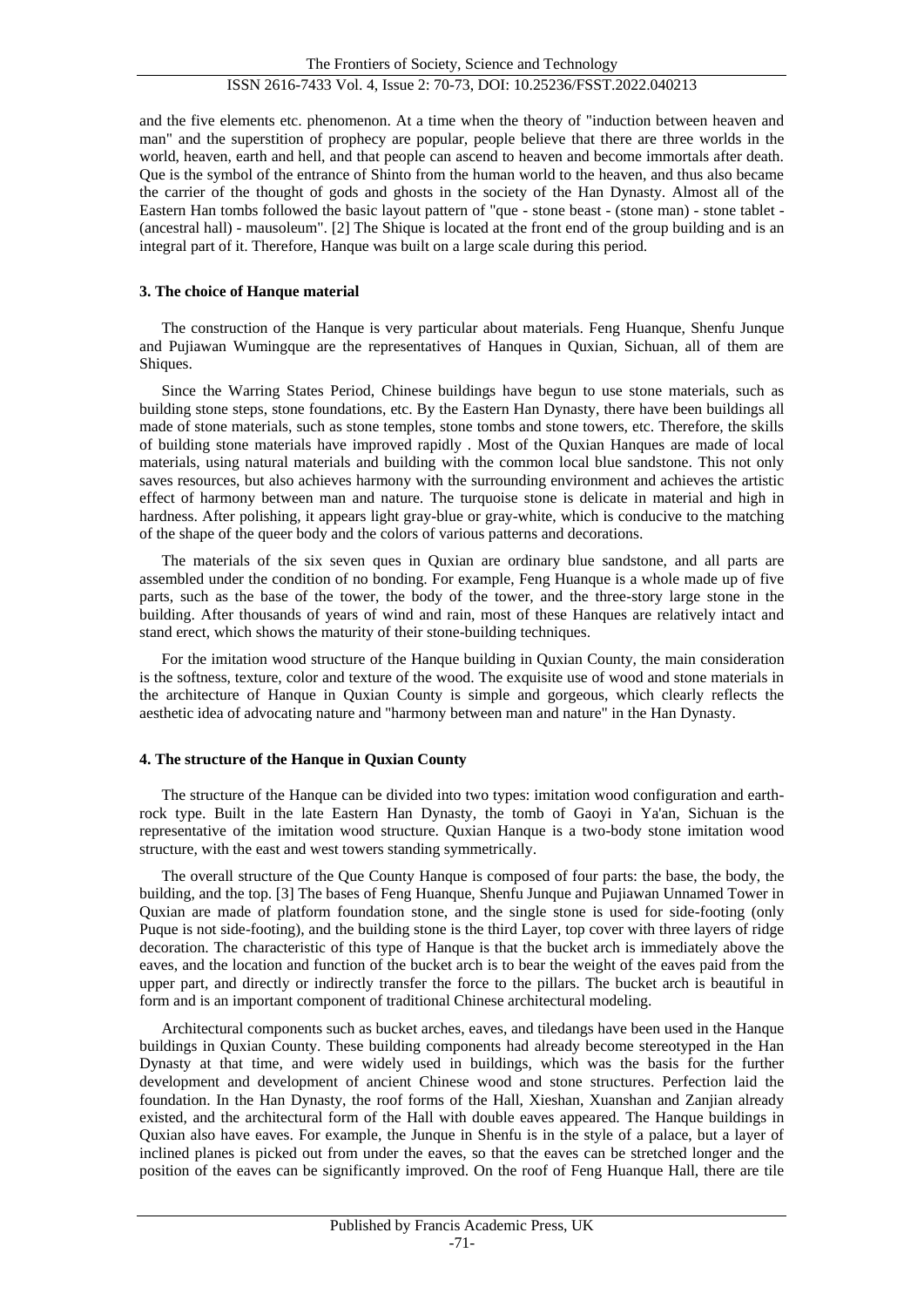ridges, tube tiles and tile dangs carved. [4]

The only two-storied tower preserved in the Hanque buildings in Quxian County is the Shenfu Junque, which is also the tallest among all the towers. The Que base and the Que body are ingeniously matched, and the Que body is a side-footed shape. Various types of bucket arches are used on it, forming a bracket with a large upper and a small lower, which are interlocked. The top of the tower is in a stretched shape, and the curved and straight lines form the outline of the tower, making the overall structure of the Hanque building look majestic and magnificent, strong and straight.

#### **5. Sculptures of the Hanque in Quxian County**

There are many image carvings carved on the Hanque of Quxian County, and they are full of them, leaving no blanks. The skilled craftsmen in the Han Dynasty carved images of various themes on the stone by using metal tools such as hammers, chisels, chisels, etc. Line engraving, concave line engraving, line engraving with reduced ground plane, bas-relief, high-relief, etc.

Most of the sculptures in Que County have the style common to the sculpture art of the Han Dynasty. Select themes such as myths and legends, historical stories, social beliefs, customs and customs for carving, combine realism and romantic artistic expression techniques, keenly grasp the situation and instantaneous momentum of the objects, from the shape to the divine resemblance. An ingenious portrayal. Han Que expresses the worship of gods and superstition and is illusory, and its purpose is still to care about the ultimate problem of human beings.

The carvings on the Quxian Que are concise and exquisite, with unique shapes, which fully demonstrate the superb carving skills of the Han Dynasty. The carved image of the Quxian Hanque is integrated with its outline, focusing on the expression of momentum and charm. For example, a blue dragon was carved on the east side of the Junque Tower in the Shen residence, with a jade sash tightly attached to its mouth. The dragon's body was curved and powerful, its claws were open, and its tail was raised backwards. On the west side is a carved white tiger with four legs and five claws. Its tail is long and strong, and its sharp teeth are also tightly attached to the ribbon of the jade bi, as if it wants to take the wind and compete with the blue dragon. There is also an auxiliary head on the sub-layer of this stone tower. It looks like a tiger but not a tiger. "Blue Dragon, White Tiger, Suzaku, and Xuanwu" were the most frightening and magical beasts in ancient China. [5] "Qinglong, Baihu, Suzaku, Xuanwu" are also known as the four gods guarding the heavenly officials. Qinglong is the god of the east, Baihu is the god of the west, Suzaku is the god of the south, and Xuanwu is the god of the north, which can ward off evil. , Regulate yin and yang. Qinglong and Baihu are the most valiant among the four gods. They are mainly regarded as gods to suppress evil. Their images often appear in mausoleums, palaces and other buildings to protect the soul of the tomb owner. The dragon is the totem of the Chinese nation, and it is also a symbol of majesty and dignity. The images of the Four Gods are mostly high-relief sculptures juxtaposed with yin line carvings, and there are also high-relief sculptures transferred to basrelief sculptures and then combined with line carvings, such as Zhuques in Quxian. The appearance of the green dragon and the white tiger in the Junque of the Shen residence is undoubtedly for the purpose of suppressing evil and protecting the tomb owner's soul. At the same time, it also shows the dignity of the tomb owner's status as an official during his lifetime.

Relief and line engraving are combined to "shape with lines". The front and back of Feng Huanque's arched eye wall are carved with Qinglong and Xuanwu. The taotie bas-relief under the inscription on the front is vivid and lifelike. I saw gluttonous grinning, frowning with furrowed eyes, and a strange posture, as if he was going to swallow everything in the world, which was daunting. Another example is the scene of a hunting scene depicted on the East Wuming Que in Zhaojia Village. A hunter is holding a bow with his back on his back and shooting out. On the left side of the screen, a dog is galloping and chasing a rabbit. The entire sculpture is clean and dynamic, and its tension is astonishing. Wangjiaping has no inscription on the "Jing Ke assassinating the King of Qin", and the composition is compact and full. "Jing Ke stabbed Qin" is a historical story in Chinese history, which has been handed down in the Han Dynasty. The characters of King Qin, Jing Ke and others are all expressed through tense movements and simple shapes. The portrayed figures are accurate, the movements are exaggerated, the story is vivid and exciting, and it is very tense, emphasizing the grasp of the moments of the climax. These depictions reveal the cultural and ideological views of that era. The image of the story expressed by the Que body carving is still within the scope of human vision, which can provide people with mesoscopic insight. The image depiction of these stories is not only on the Hanque, but also on the portrait bricks and stone scattered all over the place, generally showing a